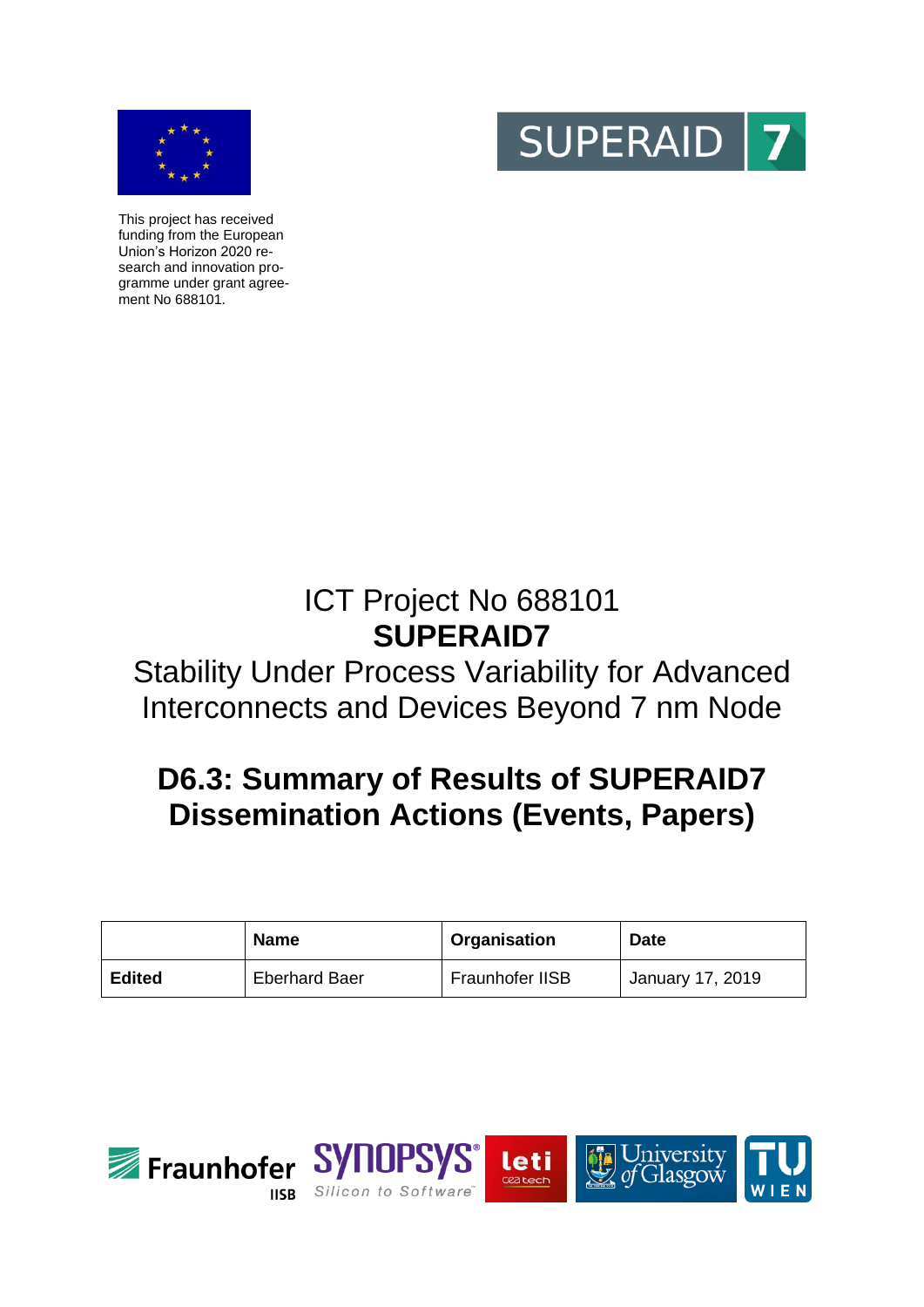# **Contents**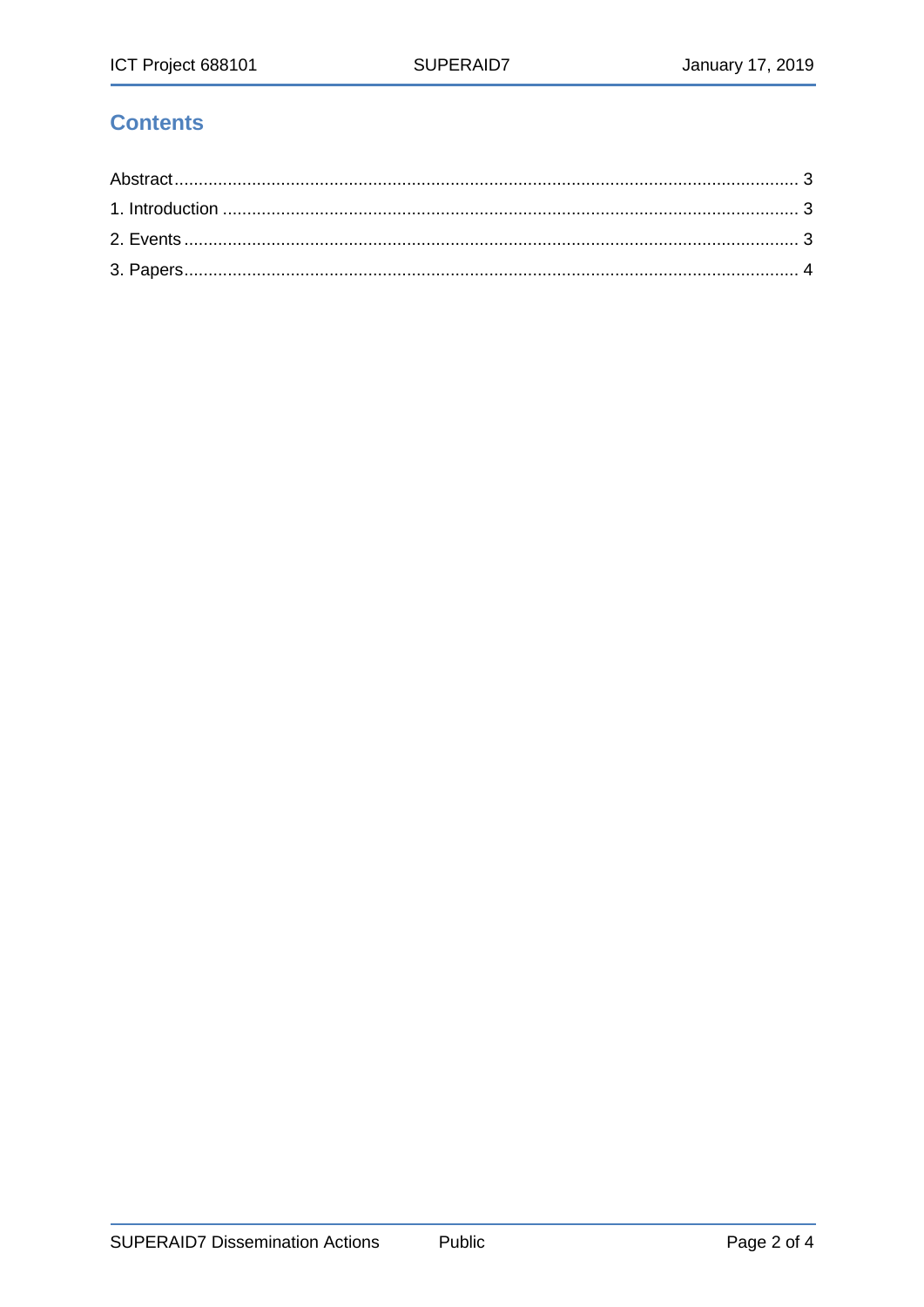## <span id="page-2-0"></span>**Abstract**

This deliverable summarizes the dissemination actions of SUPERAID7 carried out by the organization of workshops and participation in further events and by the publication of papers in peer-reviewed journals and conference proceedings. The related presentations and papers are available for download in the public section at the SUPERAID7 webpage.

## <span id="page-2-1"></span>**1. Introduction**

Successful, broad and well targeted dissemination is an essential contribution to the exploitation of the project results. On the other hand it is important to make sure that open dissemination is not negatively affecting commercialization. In the following, the SUPERAID7 dissemination via events and papers is summarized. A particularly important additional channel for dissemination is the SUPERAID7 WWW [\(www.superaid7.eu\)](http://www.superaid7.eu/) which is described in deliverable D6.4 "Final version of SUPERAID7 WWW including restricted section and including material from the SUPERAID7 Workshop".

## <span id="page-2-2"></span>**2. Events**

### **Conferences**

Considerable research activities and high-level scientific results have been necessary to achieve the objectives of SUPERAID7. This requires close interaction with the scientific communities in various fields of TCAD. In consequence, it has been vital for SUPERAID7 to publish its results at conferences most important in the scientific and technological areas covered by the project.

Due to the topics of SUPERAID7, different scientific areas are relevant in terms of participation in conferences. Relevant for the project are for instance technology-oriented conferences such as IEDM or EUROSOI-ULIS, device simulation-oriented conferences such as SISPAD, and conferences on nanotechnology such as NMDC and SPIE. A selection of the most important events where results of SUPERAID7 have been presented is given at the SUPERAID7 website (see Appendix A). The SUPERAID7 papers published in the conference proceedings are part of the publications list at the SUPERAID7 website and are available for download there (see Appendix B).

### **Workshops**

An essential part of the SUPERAID7 dissemination strategy has been the organization of workshops or the participation in workshops:

- SUPERAID7 participated in the **2018 European Forum on Electronics Components and Systems (EFECS)** held from November 20-22, 2018 in Lisbon, Portugal, via two SUPERAID7 posters presented by J. Lorenz, Fraunhofer IISB.
- The public **SUPERAID7 workshop "SUPERAID7 - Process variations from equipment effects to circuit and design impact"** was held on September 3, 2018 in conjunction with the ESSDERC/ESSCIRC conference in Dresden, Germany. It consisted of eight presentations from SUPERAID7 and one external industrial keynote. The latter was linked to the ECSEL project Way2GoFast. In total, the workshop was attended by about 20 participants. Further information is given in deliverable D1.8. At the SUPERAID7 webpage, all presentations of the workshop are available for download.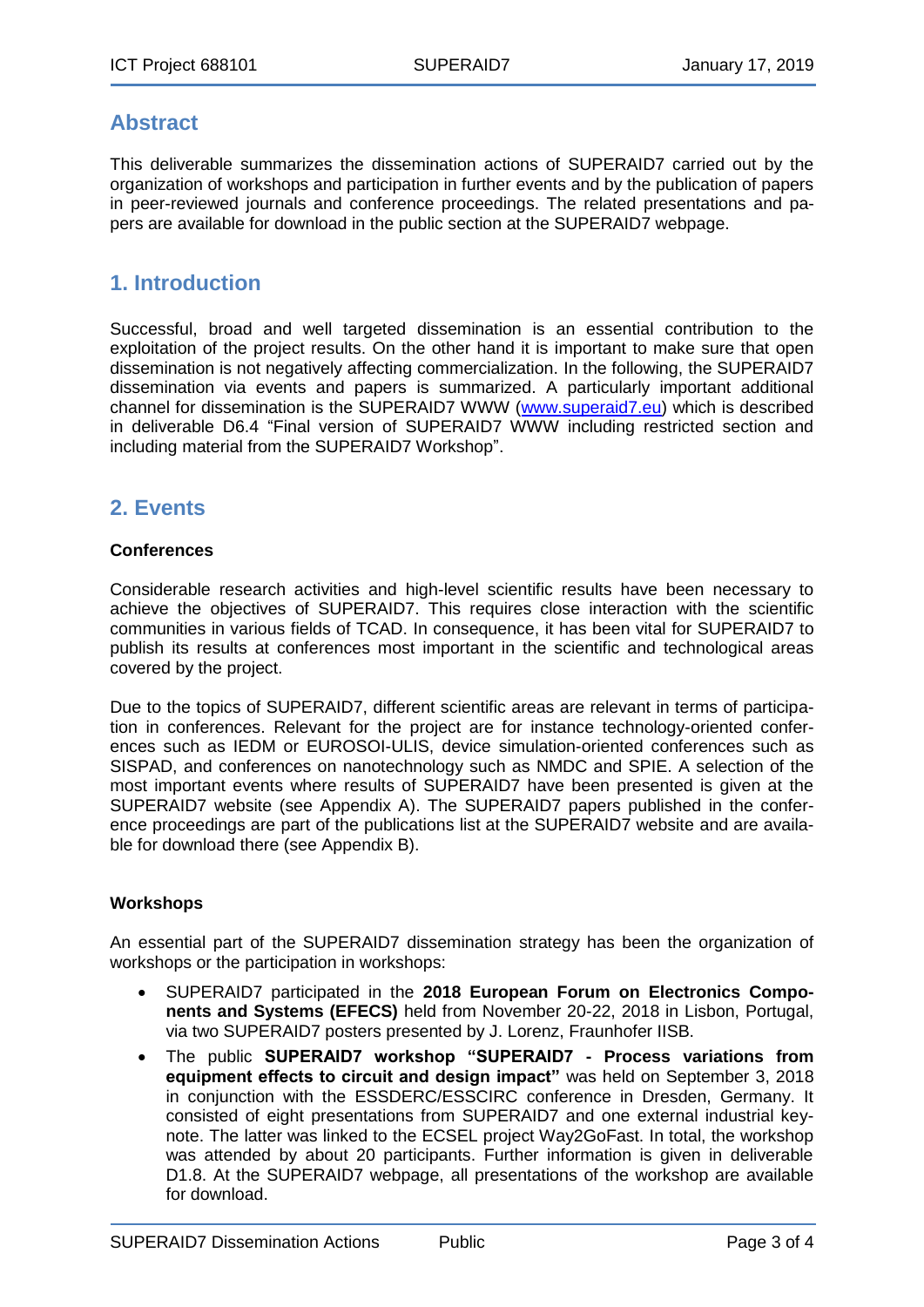- SUPERAID7 participated in the **3 rd European Nanoelectronics Forum 2016** held from November 23-24, 2016 in Rome, Italy, via a SUPERAID7 poster presented by J. Lorenz, Fraunhofer IISB.
- The SUPERAID7 project was also represented at the **PATMOS/VARI Conference 2016**, September 21-23, 2016, Bremen, Germany. At the workshop the presentation "Project SUPERAID7: Stability Under Process Variability for Advanced Interconnects and Devices Beyond 7 nm node" was given by J. Lorenz, Fraunhofer IISB.
- On September 5, 2106, SUPERAID7 co-organized two **workshops linked to the SISPAD 2016 conference** in Nuremberg, Germany:
	- o Workshop 1 "Simulation of Advanced Interconnects"
	- o Workshop 3 "Variability-Aware Design Technology Co-Optimization"

Further information about these workshops is provided at the SUPERAID7 webpage.

## <span id="page-3-0"></span>**3. Papers**

All publications of SUPERAID7 are available via either gold or green open access. The corresponding download links are provided in the list of publications at the SUPERAID7 website (see Appendix B).

### **Peer-Reviewed Publications**

Publications in renowned scientific journals have been mandatory to attract attention to the results of the project. The peer-reviewed papers are either part of conference proceedings or have been submitted to journals. The papers are included in the list of publications at the SUPERAID7 website (see Appendix B).

### **Papers in Conference Proceedings**

The SUPERAID7 papers published in conference proceedings are part of list of publications at the SUPERAID7 website (see Appendix B).

**Appendix A: List of events at the SUPERAID7 webpage, status as of January 9, 2019**

**Appendix B: List of publications at the SUPERAID7 webpage, status as of January 17, 2019**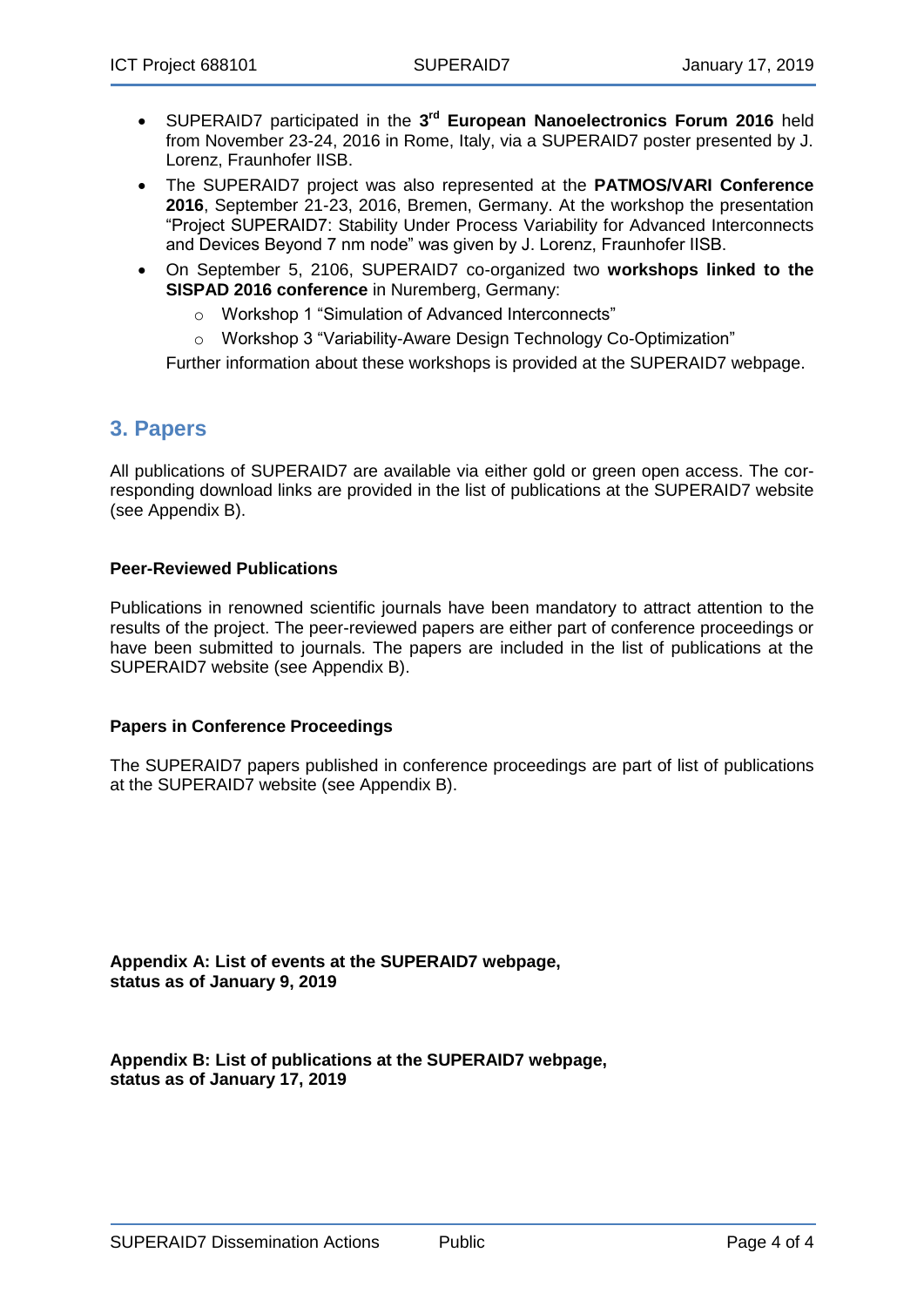

Events

# SUPERAID7 - Events









Material for download





### 2018 **IEEE International Electron Devices Meeting [7]** (IEDM 2018)

December 1-5, 2018, San Francisco, United States

The following presentation will report on results of SUPERAID7: S. Barraud et al., Tunability of Parasitic Channel in Gate-All-Around Stacked Nanosheets in: Session 21 (Tuesday, December 4, 2:15 pm, Continental Ballroom 5): Process and Manufacturing Technology - Advanced Gate All Around Process

SUPERAID7 is an exibitor at

European Forum for Electronic Components and Systems (EFECS) 2018 [7]

November 20-22, 2018, Lisbon, Portugal

SUPERAID7 posters at EFECS 2018



SUPERAID7 Workshop Process Variations from Equipment Effects to Circuit and Design Impacts (linked to ESSDERC/ESSCIRC 2018)

September 3, 2018, Dresden, Germany

233rd Meeting of the Electrochemical Society (ECS Spring Meeting 2018) [3]

May 13-17, 2018, Seattle, United States

In an invited presentation results from SUPERAID7 were shown: J. Lorenz, Process Variability for Devices at and beyond the 7 nm Node [7]

2017 IEEE International Electron Devices Meeting<sup>7</sup> (IEDM 2017)

December 2-6, 2017, San Francisco, United States

The following paper reported on results of SUPERAID7: S. Barraud et al., Performance and Design Considerations for Gate-All-around Stacked-NanoWires FETs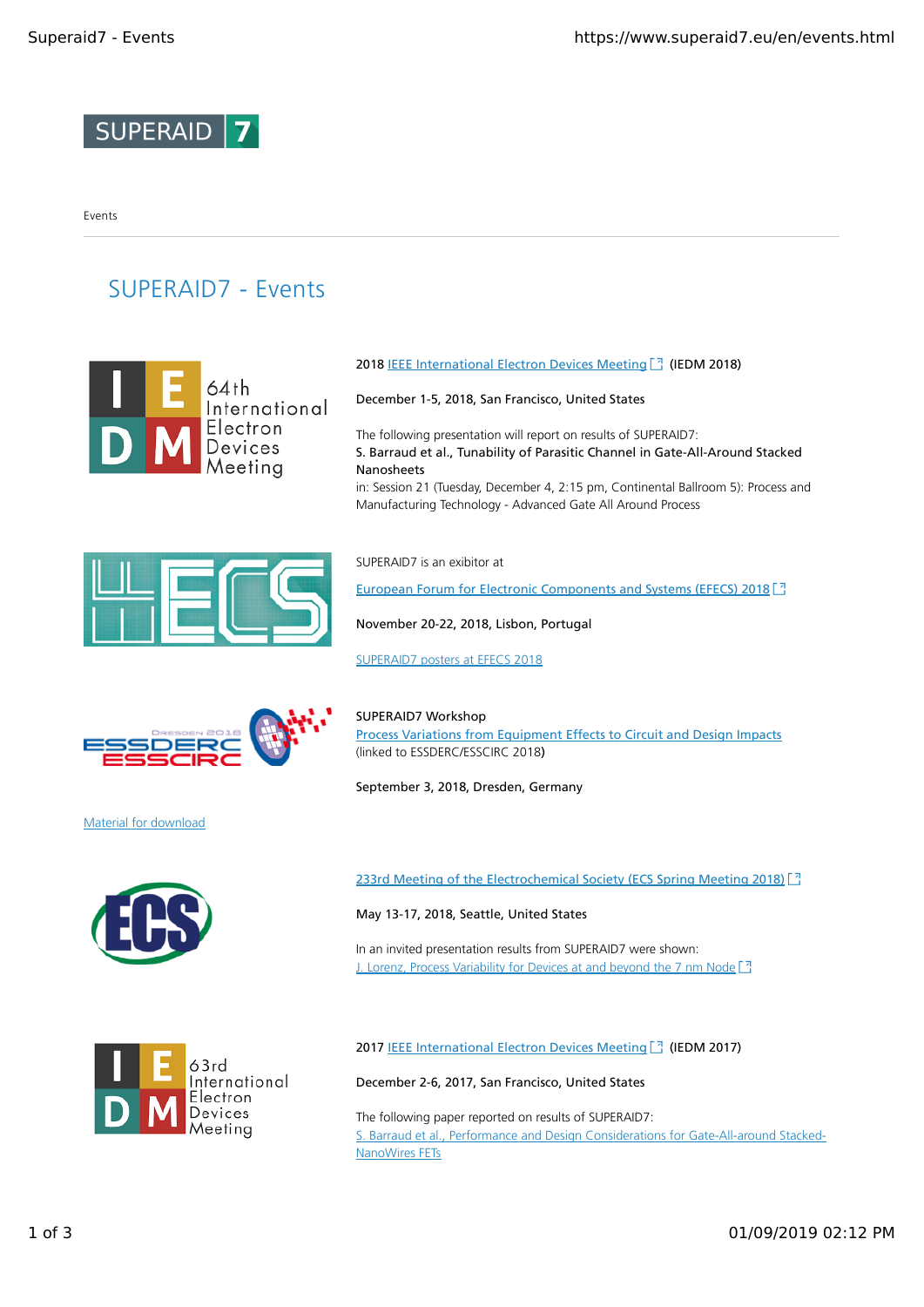

2017 International Conference on Solid State Devices and Materials (SSDM 2017) [각

September 19-22, 2017, Sendai, Japan

An invited presentation showed results from SUPERAID7:

S. Barraud et al., Stacked-Wires FETs for Advanced CMOS Scaling



Technology to Design Enablement



International Conference on Simulation of Semiconductor Processes and Devices (SISPAD) 2017 [7]

September 7-9, 2017, Kamakura, Japan

Among others, a plenary presentation showed results from SUPERAID7: J.-C. Barbé et al., Stacked Nanowires/Nanosheets Gate-All-Around MOSFET from

2016 <sup>1</sup> IEEE International Electron Devices Meeting<sup>1</sup> (IEDM 2016)

December 3-7, 2016, San Francisco, United States

The following papers reported on results from SUPERAID7: Paper 7.5 - NSP: Physical Compact Model for Stacked-planar and Vertical Gate-All-Around MOSFETs, by O. Rozeau et al.

Paper 17.6 - Vertically Stacked-NanoWires MOSFETs in a Replacement Metal Gate Process with Inner Spacer and SiGe Source/Drain, by S. Barraud et al.



European Nanoelectronics Forum 2016<sup>[3]</sup>

November 23-24, 2016, Rome, Italy

SUPERAID7 poster at ENF



PATMOS & VARI 2016 [7]

International Workshop on Timing Modeling, Organization and Simulation (PATMOS 2016) in conjunction with the European Workshop on CMOS Variability (VARI 2016)

September 21 to 23, 2016, Bremen, Germany

Presentation by J. Lorenz on SUPERAID7



International Conference on Simulation of Semiconductor Processes and Devices (SISPAD) 2016 [3] (organized by Fraunhofer IISB)

September 6-8, 2016, Nuremberg, Germany

In 6 papers at SISPAD 2016, results of SUPERAID7 were shown, please refer to the SUPERAID7 publications list for further information.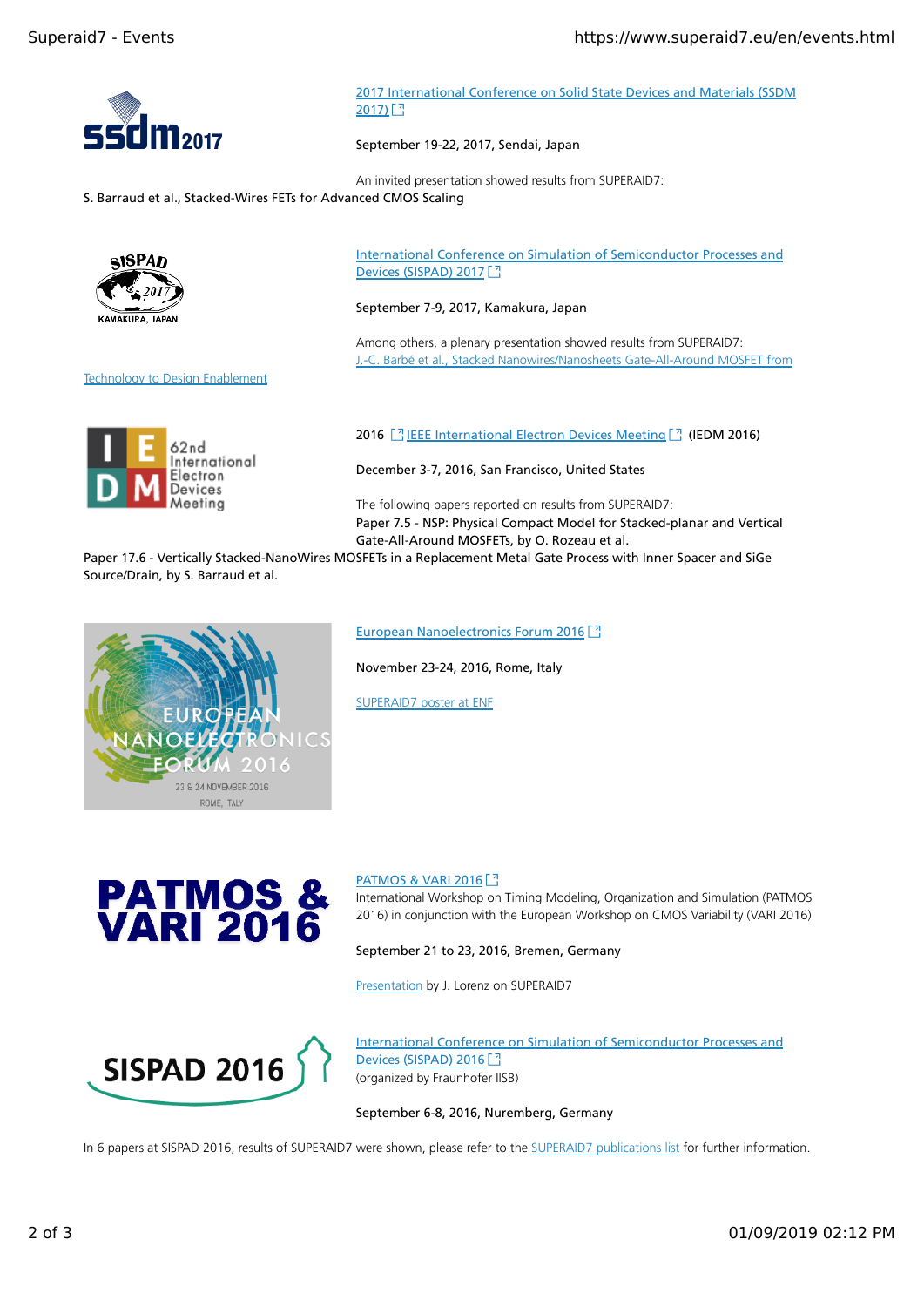The SISPAD 2016 workshops WS1 (Simulation of Advanced Interconnects) and WS3 (Variability-Aware Design Technology Co-Optimization) were organized in cooperation with SUPERAID7. Further information

© 2019

### Stability Under Process Variability for Advanced Interconnects and Devices Beyond 7 nm Node

Online in Internet; URL: https://www.superaid7.eu/en/events.html

Date: 9.1.2019 13:32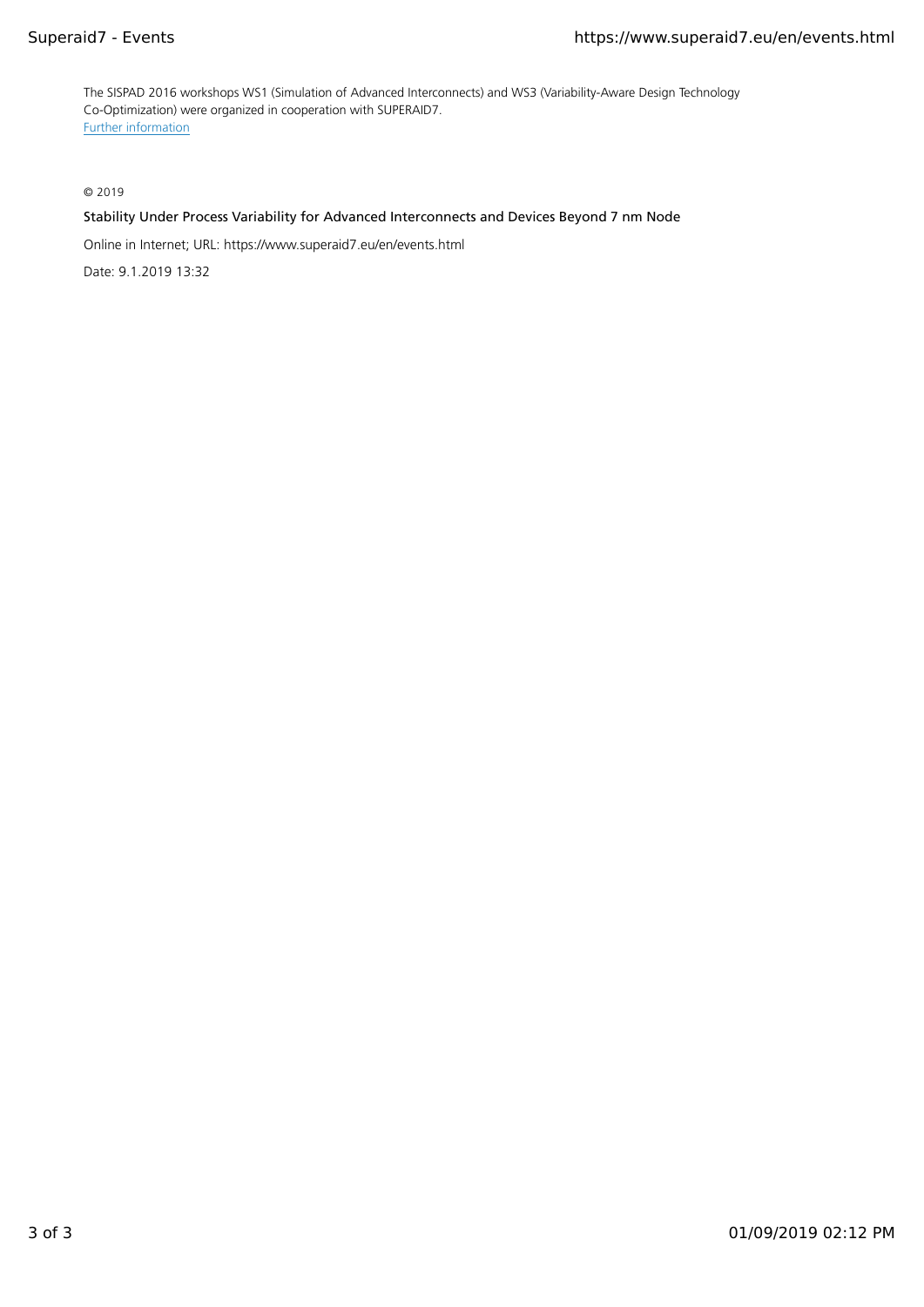

Project Information . Publications

# SUPERAID7 - Publications

Public deliverables can be found here

Selected journal and conference papers for the different work packages of the project can be found here.

# SUPERAID7 Journal and Conference Papers

### 2019

J. Lorenz, E. Bär, S. Barraud, A.R. Brown, P. Evanschitzky, F. Klüpfel, L. Wang, Process Variability - Technological Challenge and Design Issue for Nanoscale Devices, Micromachines 10 (2019) 6 Download <sup>[3]</sup>

T. Sadi, C. Medina-Bailon, M. Nedjalkov, J. Lee, O. Badami, S. Berrada, H. Carillo-Nunez, V. Georgiev, S. Selberherr, A. Asenov, Simulation of the Impact of Ionized Impurity Scattering on the Total Mobility in Si Nanowire Transistors, Materials 12 (2019) 124 **Download** 

### 2018

T. Al-Ameri, Correlation between the Golden Ratio and Nanowire Transistor Performance, Appl. Sci. 8 (2018) 54 Download [3]

E. Baer, J. Lorenz, The Effect of Etching and Deposition Processes on the Width of Spacers Created during Self-Aligned Double Patterning, in: Proceedings of 2018 International Conference on Simulation of Semiconductor Processes and Devices (SISPAD 2018), p. 236 Download<sup>[3</sup>]

Z. Belete, E. Baer, A. Erdmann, Modeling of Block Copolymer Dry Etching for Directed Self-Assembly Lithography, Proc. of SPIE 10589 (2018) 105890U Download [7]

S. Berrada, J. Lee, H. Carillo-Nunes, C. Medina-Bailon, F. Adamu-Lema, V. Georgiev, A. Asenov, Quantum Transport Investigation of Threshold Voltage Variability in Sub-10nm Junctionless Si Nanowire FETs, in: Proceedings of 2018 International Conference on Simulation of Semiconductor Processes and Devices (SISPAD 2018), p. 244 Download <sup>3</sup>

B. Cardoso Paz, M. Casse, S. Barraud, G. Reimbold, M. Vinet, O. Faynot, M. Pavanello, Electrical Characterization of Vertically Stacked p-FET SOI Nanowires, Solid-State Electronics 141 (2018) 84 Download [7]

B. Cardoso Paz, M. Casse, S. Barraud, G. Reimbold, M. Vinet, O. Faynot, M. Pavanello, Methodology to Separate Channel Conductions of Two Level Vertically Stacked SOI Nanowire MOSFETs, Solid-State Electronics 149 (2018) 62 Download [7]

L. Filipovic, R.L. de Orio, Modeling the Influence of Grains and Material Interfaces on Electromigration, in: Proceedings of 2018 International Conference on Simulation of Semiconductor Processes and Devices (SISPAD 2018), p. 83 Download [7]

X. Klemenschits, S. Selberherr, L. Filipovic, Unified Feature Scale Model for Etching in SF<sub>6</sub> and Cl Plasma Chemistries, in: Proceedings of EUROSOI-ULIS 2018, 2018, p. 65 Download

X. Klemenschits, S. Selberherr, L. Filipovic, Modeling of Gate Stack Patterning for Advanced Technology Nodes: A Review, Micromachines 9 (2018) 631 Download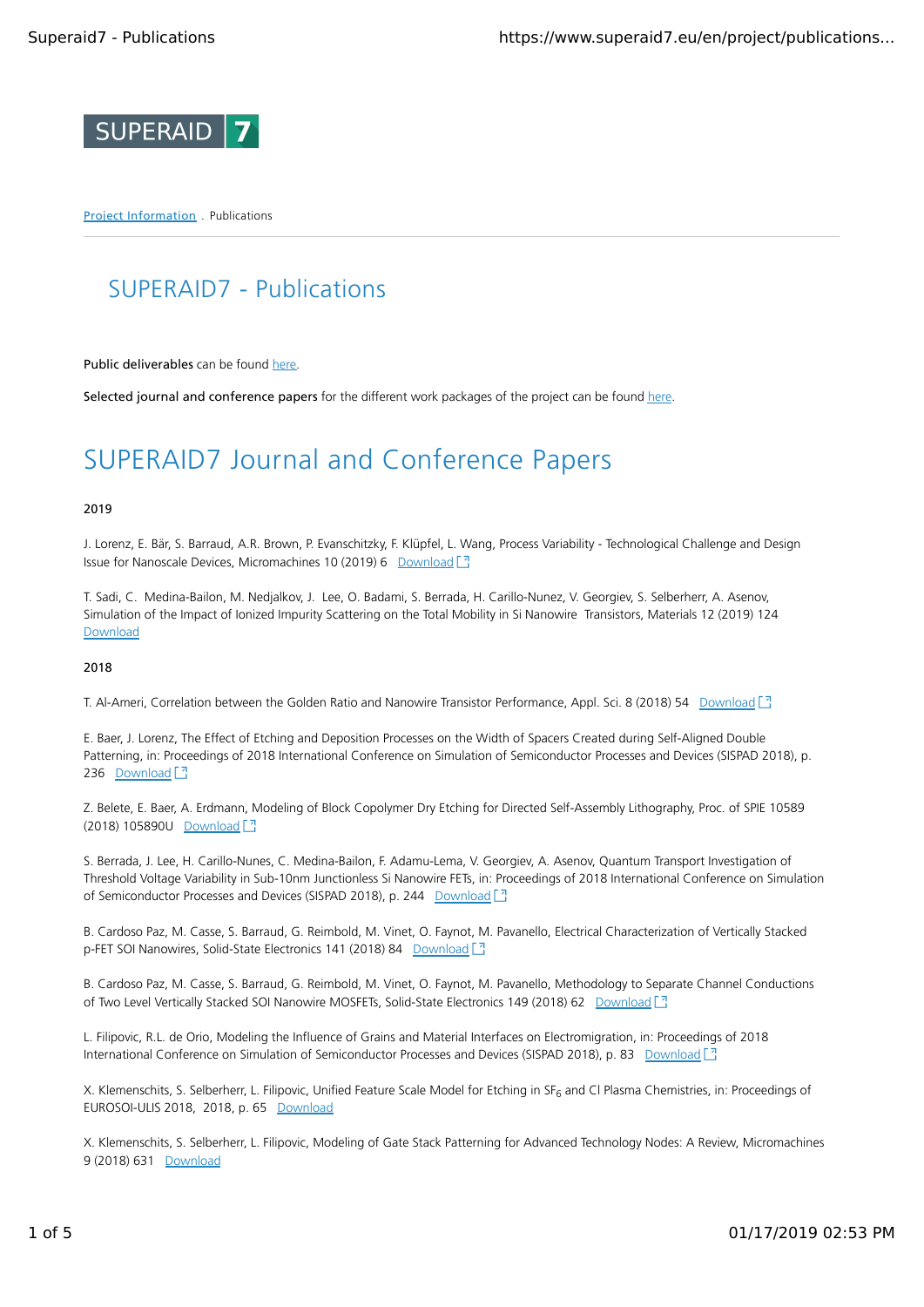J. Lee, O. Badami, H. Carrillo-Nunez, S. Berrada, C. Medina-Bailon, T. Dutta, F. Adamu-Lema, V.P. Georgiev, Variability Predictions for the Next Technology Generations of n-type SixGe1−x Nanowire MOSFETs, Micromachines 9 (2018) 643 Download [<sup>7</sup>]

J. Lee, S. Berrada, H. Carillo-Nunez, C. Medina-Bailon, F. Adamu-Lema, V. Georgiev, A. Asenov, The Impact of Dopant Diffusion on Random Dopant Fluctuation in Si Nanowire FETs: A Quantum Transport Study, in: Proceedings of 2018 International Conference on Simulation of Semiconductor Processes and Devices (SISPAD 2018), p. 280 Download <sup>3</sup>

J.K. Lorenz, A. Asenov, E. Bär, S. Barraud, C. Millar, M. Nedjalkov, Process Variability for Devices at and beyond the 7 nm Node, in: Proceedings of the 18th Symposium on Advanced CMOS-Compatible Semiconductor Devices, Ed. J.A. Martino, J.P. Raskin, S. Selberherr, H. Ishii, F. Gamiz, B.Y. Nguyen, A. Yoshino, The Electrochemical Society, ECS Transactions 85-8, 2018, p. 113 Download [3]

J.K. Lorenz, A. Asenov, E. Bär, S. Barraud, F. Kluepfel, C. Millar, M. Nedjalkov, Process Variability for Devices at and beyond the 7 nm Node, ECS J. Solid State Science Technol. 7 (2018) P595 Download [3]

C. Medina-Bailon, T. Sadi, M. Nedjalkov, J. Lee, S. Berrada, H. Carillo-Nunez, V. Georgiev, S. Selberherr, A. Asenov, Study of the 1D Scattering Mechanisms´ Impact on the Mobility in Si Nanowire Transistors, in: Proceedings of EUROSOI-ULIS 2018, 2018, p. 17 Download

C. Medina-Bailon, T. Sadi, M. Nedjalkov, J. Lee, S. Berrada, H. Carillo-Nunez, V. Georgiev, S. Selberherr, A. Asenov, Impact of the Effective Mass on the Mobility in Si Nanowire Transistors, in: Proceedings of 2018 International Conference on Simulation of Semiconductor Processes and Devices (SISPAD 2018), p. 297 Download [3]

M. Nedjalkov, P. Ellinghaus, J. Weinbub, T. Sadi, A. Asenov, I. Dimov, S. Selberherr, Stochastic Analysis of Surface Roughness Models in Quantum Wires, Comp. Phys. Comm. 228 (2018) 30 Download [7]

### 2017

T. Al-Ameri, V.P. Georgiev, F. Adamu-Lema, A. Asenov, Simulation Study of Vertically Stacked Lateral Si Nanowires Transistors for 5-nm CMOS Applications, J. Electron Dev. Soc. 5 (2017) 466 Download

T. Al-Ameri, V. Georgiev, F. Adamu-Lema, A. Asenov, Does a Nanowire Transistor Follow the Golden Ratio, in: Proceedings of 2017 International Conference on Simulation of Semiconductor Processes and Devices (SISPAD 2017), p. 57 Download

J.-C. Barbé, S. Barraud, O. Rozeau, S. Martinie, J. Lacord, P. Blaise, Z. Zeng, L. Bourdet, F. Triozon, Y. Niquet, Stacked Nanowires/Nanosheets GAA MOSFET From Technology to Design Enablement, in: Proceedings of 2017 International Conference on Simulation of Semiconductor Processes and Devices (SISPAD 2017), p. 5 Download

S. Barraud et al., Performance and Design Considerations for Gate-All-Around Stacked-NanoWires FETs, in: Proceedings International Electron Devices Meeting (IEDM) 2017 Download <sup>[3]</sup>

S. Barraud, V. Lapras, M. Samson, B. Previtali, J. Hartmann, N. Rambal, C. Vizioz, V. Loup, C. Comboroure, F. Triozon, N. Bernier, D. Cooper, M. Vinet, Stacked-Wires FETs for Advanced CMOS Scaling , Proceedings 2017 International Conference on Solid State Devices and Materials (SSDM 2017) Download [7]

B. Cardoso Paz, M. Casse, S. Barraud, G. Reimbold, M. Vinet, O. Faynot, M. Pavanello, New Method for Individual Electrical Characterization of Stacked SOI Nanowire MOSFETs, in: Proceedings 2017 SOI-3D-Subthreshold Microelectronics Technology Unified Conference (S3S) Download<sup>[3</sup>

B. Cardoso Paz, M. Pavanello, M. Casse, S. Barraud, G. Reimbold, M. Vinet, O. Faynot, Performance and Transport Analysis of Vertically Stacked p-FET SOI Nanowires, in: Proceedings 2017 Joint International EUROSOI-ULIS Workshop Download [7]

P. Ellinghaus, J. Weinbub, M. Nedjalkov, S. Selberherr, Analysis of Lense-governed Wigner Signed Particle Quantum Dynamics, Phys. Status Solidi RRL 11 (2017) 1700102 Download

P. Ellinghaus, M. Nedjalkov, J. Weinbub, S. Selberherr, Wigner Analysis of Surface Roughness in Quantum Wires, International Wigner Workshop (IW2), Book of Abstracts, 2017, p. 40 Download

L. Filipovic, R.L. de Orio, W. Zisser, S. Selberherr, Modeling Electromigration in Nanoscaled Copper Interconnects, in: Proceedings of 2017 International Conference on Simulation of Semiconductor Processes and Devices (SISPAD 2017), p. 161 Download

V.P. Georgiev, M.M. Mirza, A.I. Dochioiu, F.A. Lema, S.M. Amoroso, E. Towie, C. Riddet, D.A. MacLaren, A. Asenov, D.J. Paul, Experimental and Simulation Study of 1D Silicon Nanowire Transistors using Heavily Doped Channels, IEEE Trans. Nanotechnology 16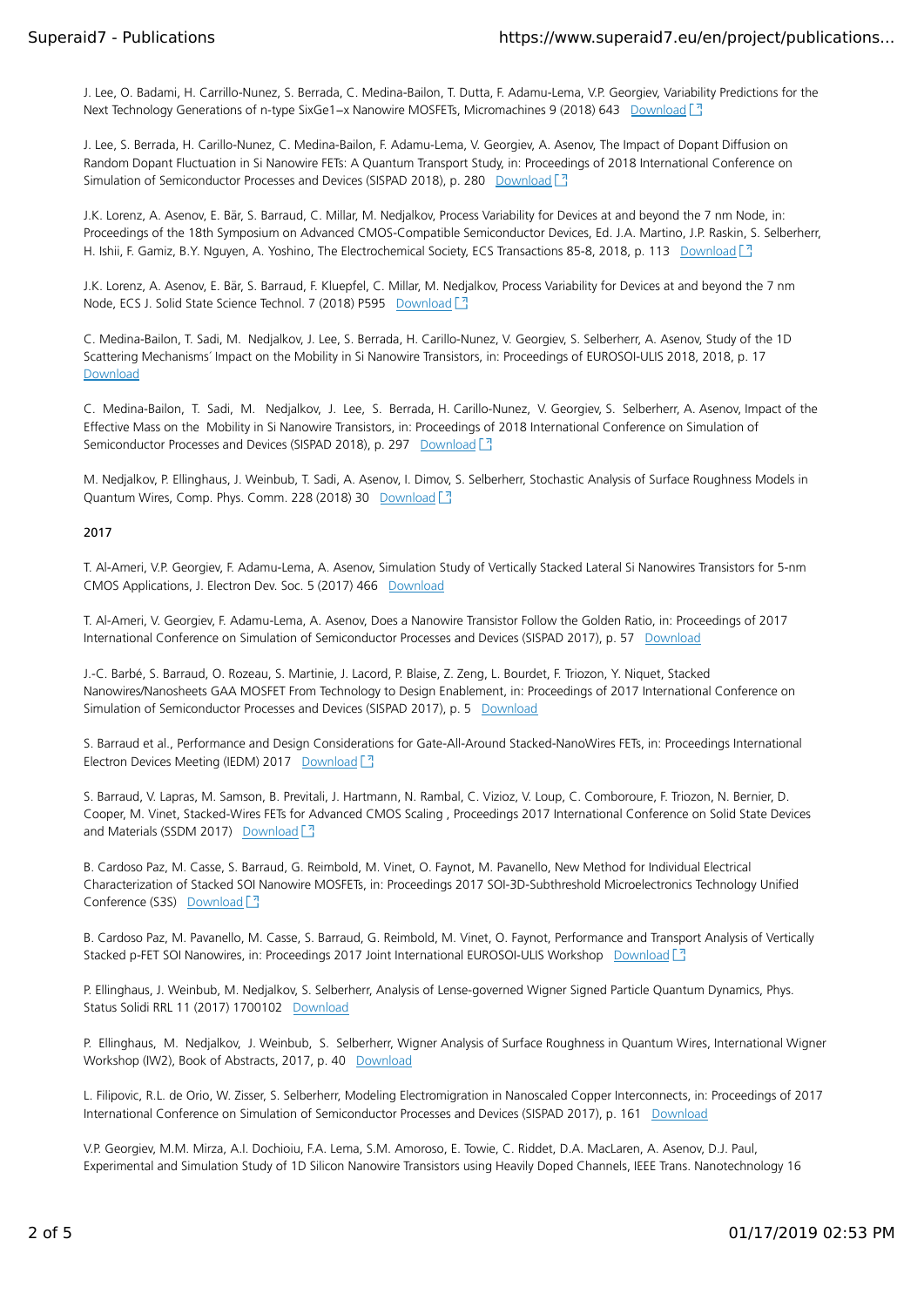### (2017) 727 Download

J. Weinbub, M. Nedjalkov, I. Dimov, S. Selberherr, Wigner-signed Particles Study of Double Dopant Quantum Effects, International Wigner Workshop (IW2), Book of Abstracts, 2017, p. 50 Download [3]

Z. Zeng, F. Triozon, S. Barraud, Y.-M. Niquet, A Simple Interpolation Model for the Carrier Mobility in Trigate and Gate-All-Around Silicon NWFETs, IEEE, Trans. Electr. Dev. 64 (2017) 2485 Download [7]

### 2016

T. Al-Ameri, V. Georgiev, F.-A. Lema, T. Sadi, X. Wang, E. Towie, C. Riddet, C. Alexander, A. Asenov, Impact of Strain on the Performance of Si Nanowires Transistors at the Scaling Limit: A 3D Monte Carlo / 2D Poisson Schrodinger Simulation Study, in: Proceedings of 2016 International Conference on Simulation of Semiconductor Processes and Devices (SISPAD 2016), p. 213 Download

S. Barraud et al., Vertically Stacked-NanoWires MOSFETs in a Replacement Metal Gate Process with Inner Spacer and SiGe Source/Drain, in: Proceedings International Electron Devices Meeting (IEDM) 2016 Download [3]

L. Bourdet, J. Li, J. Pelloux-Prayer, F. Triozon, M. Casse, S. Barraud, S. Martinie, D. Rideau, Y. Niquet, High and Low-field Contact Resistances in Trigate Devices in a Non-Equilibrium Green´s Functions Framework, in: Proceedings of 2016 International Conference on Simulation of Semiconductor Processes and Devices (SISPAD 2016), p. 291 Download

V.P. Georgiev, M.M. Mirza, A.-I. Dochioiu, F.-A. Lema, S.M. Amoroso, E. Towie, C. Riddet, D.A. MacLaren, A. Asenov, D.J. Paul, Experimental and Simulation Study of a High Current 1D Silicon Nanowire Transistor using Heavily Doped Channels, in: Proceedings of 2016 IEEE Nanotechnology Materials and Devices Conference (NMDC) Download [3]

O. Rozeau et al., NSP: Physical Compact Model for Stacked-planar and Vertical Gate-All-Around MOSFETs, in: Proceedings International Electron Devices Meeting (IEDM) 2016 Download [7]

T. Sadi, E. Towie, M. Nedjalkov, C. Riddet, C. Alexander, L. Wang, V. Georgiev, A. Brown, C. Millar, A. Asenov, One-Dimensional Multi-Subband Monte Carlo Simulation of Charge Transport in Si Nanowire Transistors, in: Proceedings of 2016 International Conference on Simulation of Semiconductor Processes and Devices (SISPAD 2016), p. 23 Download

L. Wang, B. Cheng, P. Asenov, A. Pender, D. Reid, F. Adamu-Lema, C. Millar, A. Asenov, TCAD Proven Compact Modelling Re-centering Technology for Early 0.x PDKs, in: Proceedings of 2016 International Conference on Simulation of Semiconductor Processes and Devices (SISPAD 2016), p. 157 Download

Z. Zeng, F. Triozon, Y. Niquet, S. Barraud, Size-dependent Carrier Mobilities in Rectangular Silicon Nanowire Devices, in: Proceedings of 2016 International Conference on Simulation of Semiconductor Processes and Devices (SISPAD 2016), p. 257 Download

Z. Zeng, F. Triozon, Y. Niquet, Carrier Scattering by Workfunction Fluctuations and Interface Dipoles in high-κ/Metal Gate Stacks, in: Proceedings of 2016 International Conference on Simulation of Semiconductor Processes and Devices (SISPAD 2016), p. 369 Download

# Publications on Partners' Background Work

### 2016

T. Al-Ameri, V.P. Georgiev, F. Adamu-Lema, X. Wang, A. Asenov, Influence of Quantum Confinement Effects and Device Electrostatic Driven Performance in Ultra-Scaled SixGe1-x Nanowire Transistors, in: Proceedings of 2016 Joint International EUROSOI Workshop and International Conference on Ultimate Integration on Silicon (EUROSOI-ULIS), IEEE, 2016, pp. 234

A. Asenov, Y. Wang, B. Cheng, X. Wang, P. Asenov, T. Al-Ameri, V.P. Georgiev, Nanowire Transistor Solutions for 5 nm and Beyond, in: Proceedings of 17th International Symposium on Quality Electronic Design (ISQED), IEEE, 2016, pp. 269

E. Baer, J. Niess, Equipment Simulation for Studying the Growth Rate and its Uniformity of Oxide Layers Deposited by Plasma-Enhanced Oxidation, in: Proceedings of Conference on Simulation of Semiconductor Processes and Devices 2016 (SISPAD 2016), p. 137 Download

E. Baer, A. Burenkov, P. Evanschitzky, J. Lorenz, Simulation of Process Variations in FinFET Transistor Patterning, in: Proceedings of Conference on Simulation of Semiconductor Processes and Devices 2016 (SISPAD 2016), p. 299 Download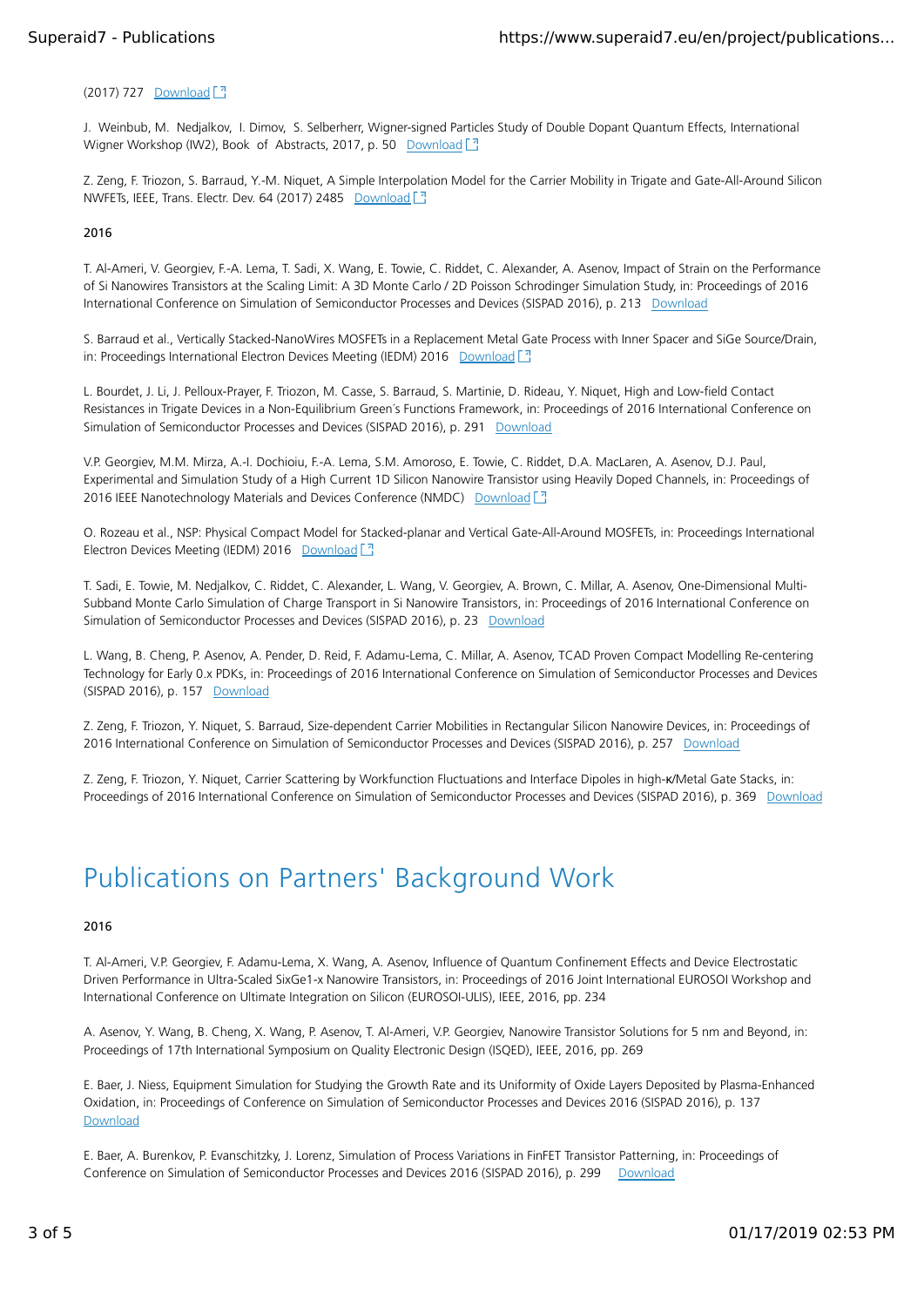A. Burenkov, J. Lorenz, Simulation of Thermo-mechanical Effect in Bulk-silicon FinFETs, Materials Science in Semiconductor Processing 42 (2016) 242

L. Wang, T. Sadi, M. Nedjalkov, A. R. Brown, C. Alexander, B. Cheng, C. Millar, A. Asenov, Simulation Analysis of the Electro-thermal Performance of SOI FinFETs, in: Proc. of 2016 Joint International EUROSOI Workshop and International Conference on Ultimate Integration on Silicon (EUROSOI-ULIS), IEEE, 2016, p. 56 Download

X. Wang, D. Reid, L. Wang, C. Millar, A. Burenkov, P. Evanschitzky, E. Bär, J. Lorenz, A. Asenov, Process Informed Accurate Compact Modelling of 14-nm FinFET Variability and Application to Statistical 6T-SRAM Simulations, in: Proceedings of Conference on Simulation of Semiconductor Processes and Devices 2016 (SISPAD 2016), p. 303 Download

### 2015

E. Baer, P. Evanschitzky, J. Lorenz, F. Roger, R. Minixhofer, L. Filipovic, R.L. de Orio, S. Selberherr, Coupled Simulation to Determine the Impact of across Wafer Variations in Oxide PECVD on Electrical and Reliability Parameters of Through-silicon Vias, Microelectronic Engineering 137 (2015) 141

S. Barraud, M. Cassé, L. Gaben, P. Nguyen, J.M. Hartmann, M.P. Samson, V. Maffini-Alvaro, C. Tabone, C. Vizioz, C. Arvet, P. Pimenta-Barros, F. Glowacki, N. Bernier, O. Rozeau, M.A. Jaud, S. Martinie, J. Laccord, F. Allain, B. De Salvo, and M. Vinet, "Opportunities and challenges of nanowire-based CMOS technologies", S3S conference, 2015

A. Burenkov, J. Lorenz, Y. Spiegel, F. Torregrosa, Simulation of Plasma Immersion Ion Implantation into Silicon, in: Proceedings of Conference on Simulation of Semiconductor Processes and Devices 2015 (SISPAD 2015), p. 218 Download

L. Filipovic, A.P. Singulani, F. Roger, S. Carniello, S. Selberherr, Intrinsic Stress Analysis of Tungsten-lined open TSVs, Microelectr. Reliab. 55 (2015) 1843

L. Gaben, S. Barraud, M.-A. Jaud, S. Martinie, O. Rozeau, J. Lacord, G. Hiblot, S. Monfray, F. Boeuf, T. Skotnicki, F. Balestra, M. Vinet, "Stacked-Nanowire and FinFET transistors: guideline for the 7nm node", SSDM conference, 2015

L. Gaben, S. Barraud, P. Pimenta-Barros, Y. Morand, J. Pradelles, M.-P. Samson, B. Previtali, P. Besson, F. Allain, S. Monfray, F. Boeuf, T. Skotnicki, F. Balestra, M. Vinet, "Omega-Gate nanowire transistors realized by sidewall image transfer patterning: 35nm channel pitch and opportunities for stacked-Nanowires architectures", SSDM conference, 2015

R. Nagy, A. Burenkov, J. Lorenz, Numerical Evaluation of the ITRS Transistor Scaling, J. Comput. Electron. 14 (2015) 192

J. Pelloux-Prayer, M. Cassé, F. Triozon, S. Barraud, Y.-M. Niquet, J.-L. Rouvière, O. Faynot, G. Reimbold, "strain effect on mobility in nanowire MOSFETs down to 10nm width: geometrical effects and piezoresistive model", ESSDERC conference, 2015

F. Roger, A. Singulani, S. Carniello, L. Filipovic, S. Selberherr, Global Statistical Methodology for the Analysis of Equipment Parameter Effects on TSV Formation, in: Proceedings VARI Conference 2015, p. 39

L. Wang, A. R. Brown, M. Nedjalkov, C. Alexander, B. Cheng, C. Millar, A. Asenov, Impact of Self-Heating on the Statistical Variability in Bulk and SOI FinFETs, IEEE Trans. Electr. Dev. 62 (2015) 2106

L. Wang, T. Sadi, M. Nedjalkov, A. R. Brown, C. Alexander, B. Cheng, C. Millar, A. Asenov. An Advanced Electro-Thermal Simulation Methodology For Nanoscale Device, in: Proceedings of IEEE 2015 International Workshop on Computational Electronics (IWCE 2015), p. 1

L. Wang, A. R. Brown, M. Nedjalkov, C. Alexander, B. Cheng, C. Millar, A. Asenov, 3D Electro-Thermal Simulations of Bulk FinFETs with Statistical Variations, in: Proceedings of Conference on Simulation of Semiconductor Processes and Devices 2015 (SISPAD 2015), p. 112 Download

X. Wang, D. Reid, L. Wang, A. Burenkov, C. Millar, J. Lorenz, A. Asenov, Hierarchical Variability-Aware Compact Models of 20nm Bulk CMOS,in: Proceedings of Conference on Simulation of Semiconductor Processes and Devices 2015 (SISPAD 2015), p. 325 Download

2014

S.M. Amoroso, L. Gerrer, M. Nedjalkov, R. Hussin, C. Alexander, A. Asenov, Modeling Carrier Mobility in Nano-MOSFETs in the Presence of Discrete Trapped Charges: Accuracy and Issues, IEEE Trans. Electr. Dev. 61 (2014) 1292